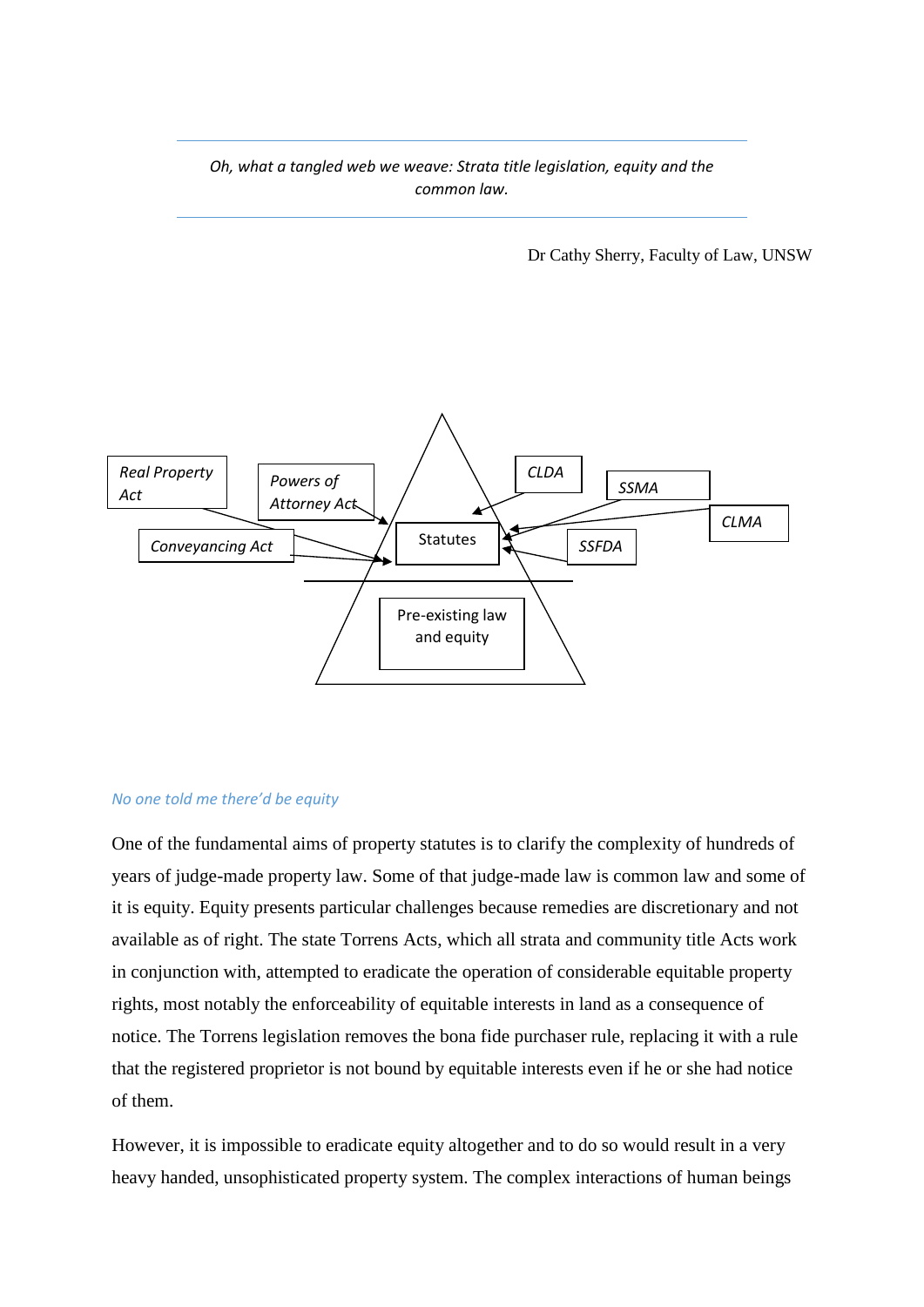can never be fully anticipated and thus completely dealt with by statutory rules. It doesn't help that many people continue to fail to use the statute, forgetting to register interests in land. Even if parties do comply with legislation, outcomes can remain unsatisfactory. For example, while the developer in *Community Association DP No 270180 v Arrow Asset Management Pty Ltd* [2007] NSWSC 527 had complied with the relevant New South Wales legislation when it compelled a body corporate to enter into a long-term management agreement and pocketed a healthy sum for its trouble, the result did not sit well with either the ultimate members of the body corporate, (the purchasers of the lots), or with the New South Wales Supreme Court. The Court held that in addition to duties and obligations owed under the statute, the developer stood in a position of sufficient power relative to the body corporate that it needed to be constrained by the imposition of fiduciary duties. Fiduciaries are not permitted to make a profit from their position and if they do so, they must disgorge that profit. The money earned by the developer in the sale of the management rights was handed to the body corporate.

It is possible that equity holds more fascination in New South Wales than any other state in Australia, or even any other jurisdiction in the common law world, as a consequence of New South Wales fusing its administration of law and equity a full century after England and most other jurisdictions. <sup>1</sup> Perhaps that is the reason that the New South Wales strata legislation, when re-enacted in 1973, opted to vest legal title to common property in a body corporate, which then it holds on trust for the lot owners. At least that is what the legislation seems to do, although it is less clear than it could be and as a result, has had to be considered by courts on a number of occasions.

The *Strata Schemes Freehold Development Act* 1973 (SSFDA), s18, states that on registration of a strata plan, title to the common property 'vests' in the body corporate, and s20 states that the body corporate holds the common property as 'agent' for the lot owners as tenants in common in proportion to their unit entitlements. However, as Gzell J observed in *Lin v The Owners - Strata Plan No 50276* [2004] NSWSC 88 at [7],

The notion of an agency in this context is odd. If common property is vested in the body corporate for the benefit of the lot owners, one would expect the relationship to be that of trustee and beneficiary rather than that of agent and principal. That something more than the relationship of principal and agent was intended by the

<sup>1</sup> *Judicature Act* 1873 (UK); *Judicature Act* 1876 (Qld); cf *Law Reform (Law and Equity) Act* 1972 (NSW).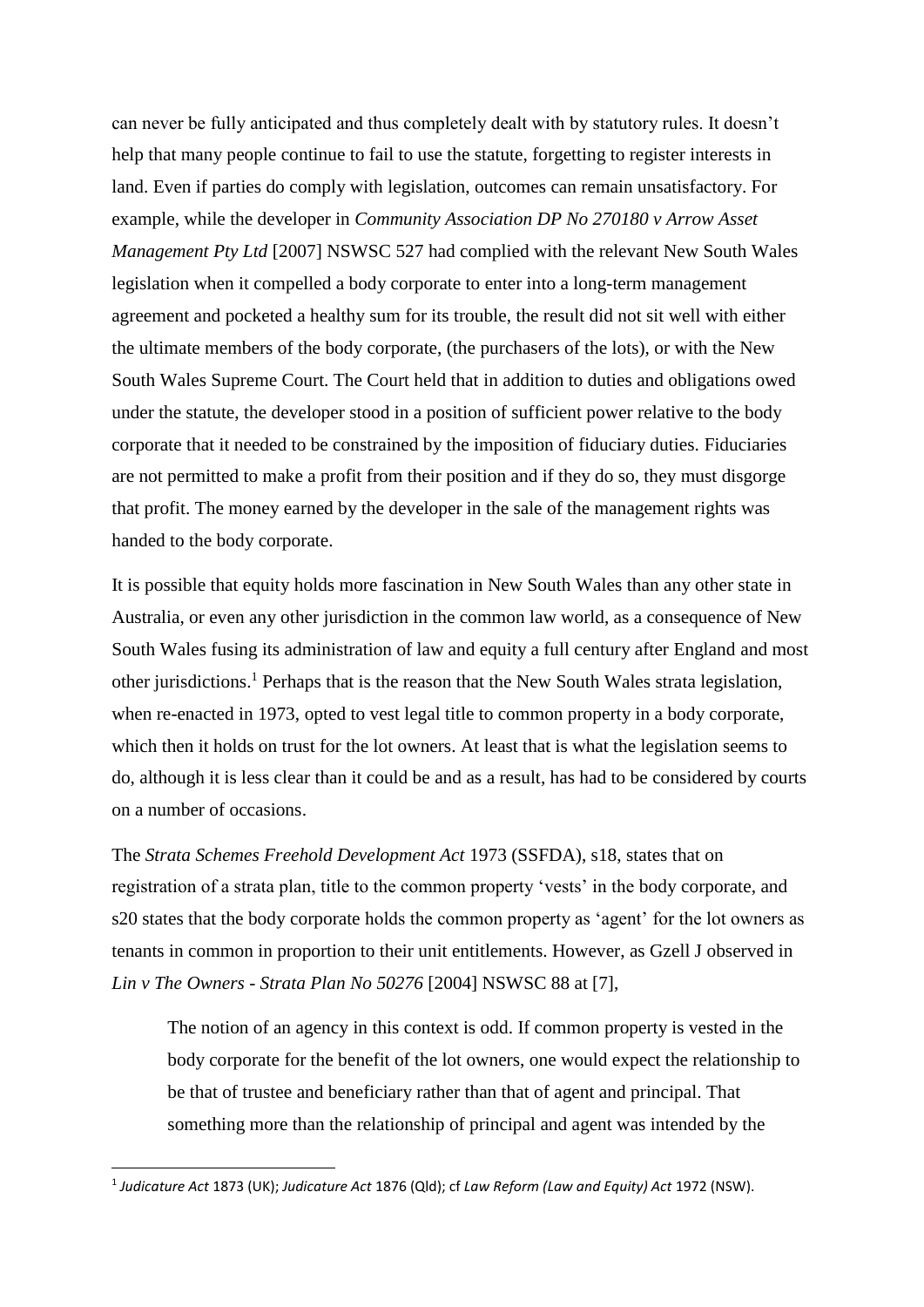legislation was clear from the terms of the *[Strata Schemes \(Freehold Development\)](http://www.austlii.edu.au/au/legis/nsw/consol_act/ssda1973344/)  [Act](http://www.austlii.edu.au/au/legis/nsw/consol_act/ssda1973344/)* 1973, s 24(2) which spoke of the beneficial interest of a proprietor of a lot in the estate or interest in the common property held by the body corporate as agent for that proprietor.

This is a prime example of the way in which strata legislation, like all legislation, operates over the top of an existing body of law and makes use of that law. The law has long dealt with the concept of one person acting on behalf of another and has a number of categories for those people; agents and trustees are two. The reason that agency is 'odd' in this context is that while agents act on behalf of others (their principal) and are controlled by fiduciary duties, agents do not typically have title to property. They can deal with the principal's property, if authorised, by signing contacts and transfers on a principal's behalf, but they do not own the property. While the initial *Conveyancing (Strata Titles) Act* 1961 (NSW) was silent on this issue, the *Strata Titles Act* 1973 (NSW), s18, made it clear that title to common property was vested in the body corporate. A person or entity who has legal title to property but only for the benefit of another is most obviously analogous to a trustee. That a body corporate's relationship to lot owners vis a vis the common property is more accurately described as a trustee/beneficiary relationship than agent/principal, has been approved on numerous occasions in New South Wales.<sup>2</sup>

Along with general law notions such a trust, the strata legislation relies on general law concepts of co-ownership. There are now only two forms of co-ownership in Australian law, joint tenancy and tenancy in common. While other states' legislation does not create a trustee/beneficiary relationship between the body corporate and lot owners, all states' legislation stipulates that common property is owned by lot owners as tenants in common in proportion to their unit entitlement.

In New South Wales, (beneficial) ownership of common property has been held to affect a body corporate's statutory obligations to repair. In *Lin v The Owners - Strata Plan No 50276* [2004] NSWSC 88, Gzell J held that by failing to upgrade an exhaust system so that all lot owners could connect to it, the body corporate had infringed the plaintiff's proprietary right as a tenant in common of common property. As a matter of general property law, tenants in

<sup>2</sup> *Carre v Body corporate - Strata Plan 53020* [2003] NSWSC 397; (2003) 58 NSWLR 302, per Barrett J at [28]-[29]; *Owners-Strata Plan No 43551 v Walter Construction Group Limited* [2004] NSWCA 429 per Spigelman CJ at [42]-48], Ipp JA and McColl JA agreeing; *The Owners Strata Plan 50276 v Thoo* [2013] NSWCA 270 per Tobias JA at [135]-[146].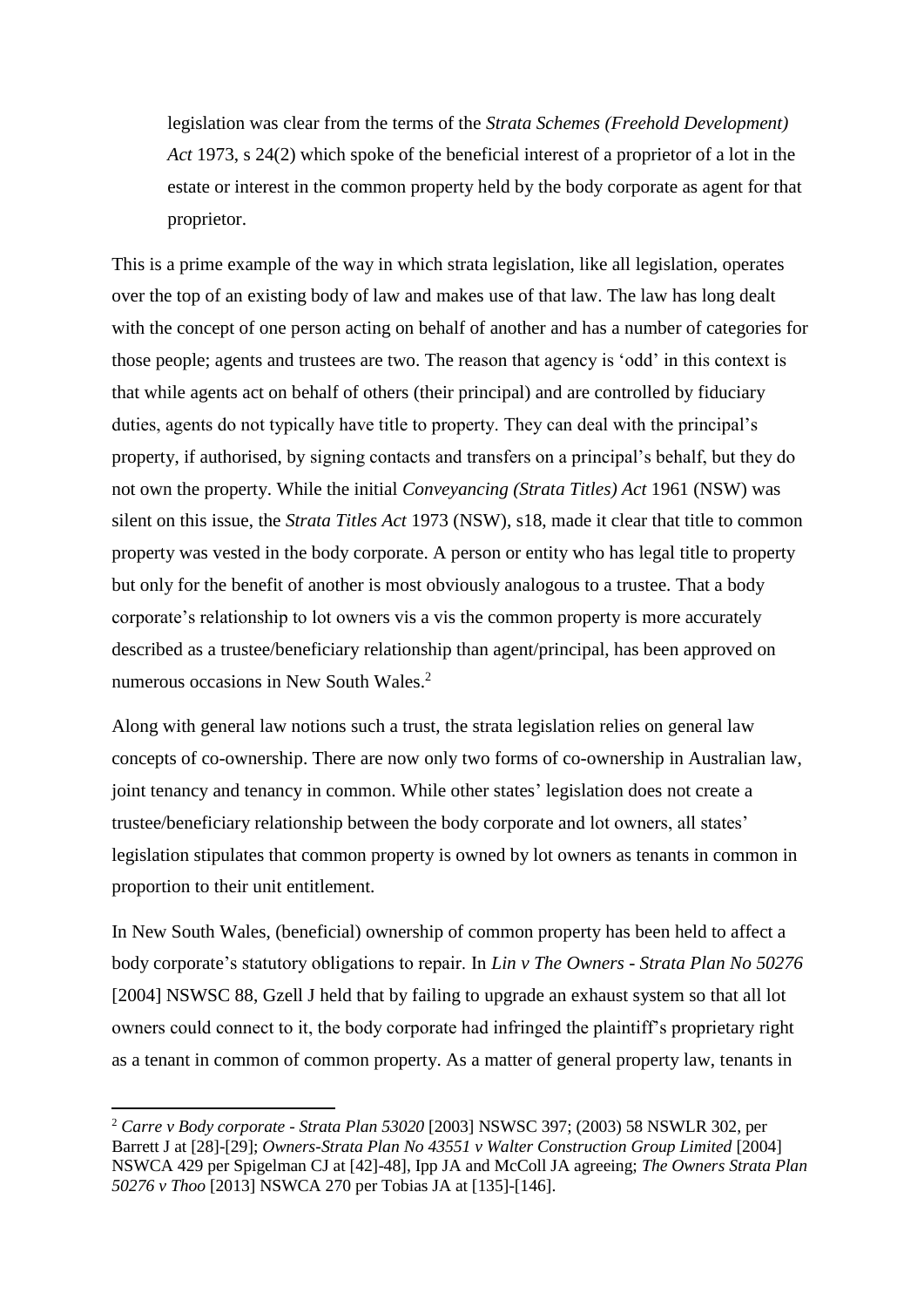common are entitled to 'occupy the whole' and cannot be excluded from common property by their co-owners.<sup>3</sup> This general rule applied to strata owners and if upgrading the ventilation system was necessary for a lot owner to enjoy their property rights, upgrading had to be done.

In *Young and 1 Ors v The Owners S/P 3529 and 2 Ors* [2001] NSWSC 1135, Santow J considered that the s52 *Strata Schemes Management Act* 1996 (NSW) requirement for the body corporate to obtain the written consent of the owners of lots 'concerned' when creating an exclusive-use by-law, 4 had to be interpreted with reference to the general law concept of a tenancy in common.<sup>5</sup> The creation of a new exclusive-use by-law in favour of some lots would strip other lots of their right to use the common property or to 'occupy the whole' and as a result, they were 'concerned' with the new exclusive-use by-law; their written consent was necessary. While the balance of authority is now against Santow J,<sup>6</sup> and this might seem more convenient for the management of schemes, it is hard to fault his Honour's reasoning. There are fact scenarios in which it might prove crucial.<sup>7</sup>

### Owners Strata Plan 50276 v Thoo [2013] NSWCA 270

Recent cases have been more circumspect in their use of general law. Ironically, when considering exactly the same ventilation system in the Hunter Arcade in Sydney the subject of *Lin*, the Court of Appeal in the *Owners Strata Plan 50276 v Thoo* [2013] NSWCA 270

1

<sup>3</sup> *Bull v Bull* [1955] 1 QB 234

<sup>4</sup> SSMA, s52 also requires a special, not unanimous resolution, to create an exclusive-use by-law, unlike *Body Corporate and Community Management Act* 1997 (Qld), s171(2) and *Building Units and Group Titles Act* 1980 (Qld), s30(7), both of which require a resolution without dissent.

<sup>5</sup> Santow J in *Young and 1 Ors v The Owners S/P 3529 and 2 Ors* [2001] NSWSC 1135

<sup>6</sup> *Chauhan v Jaynrees Services Pty Ltd* [2008] NSWSC 969 Young CJ in Eq said at [63] that the lots 'concerned' were only those that were *acquiring* exclusive-use rights to common property, and would have to pay additional money as a result. Ball J in *Jennifer Elizabeth James v The Owners Strata Plan No. SP 11478 (No 4)* [2012] NSWSC 590, confirmed Young CJ's approach, saying at [88] that 'within that framework, the owners of the lots "concerned" with the proposed resolution are the owners on whom the rights and privileges are conferred.'

 $<sup>7</sup>$  For example, imagine a three storey, six lot strata scheme with a common property garden. The two</sup> ground floor lots want exclusive use of the garden, which is outside their back doors. Two of the upper storey lot owners might be amenable to an exclusive-use by-law because they never use the garden and it would reduce their annual levies which currently include garden maintenance. The remaining two upper storey lot owners strongly oppose the idea because they use and enjoy the garden. Four owners could pass a special resolution to create the exclusive-use by-law and the opposing owners are apparently not 'concerned' by this decision and do not have to consent. It would be difficult for them to argue that the special resolution was fraud on the minority because the threshold for this doctrine is high and lot owners are entitled to vote in their own interests: *Houghton v Immer (No 155) Pty Ltd* (1997) 44 NSWLR 46, 52-3.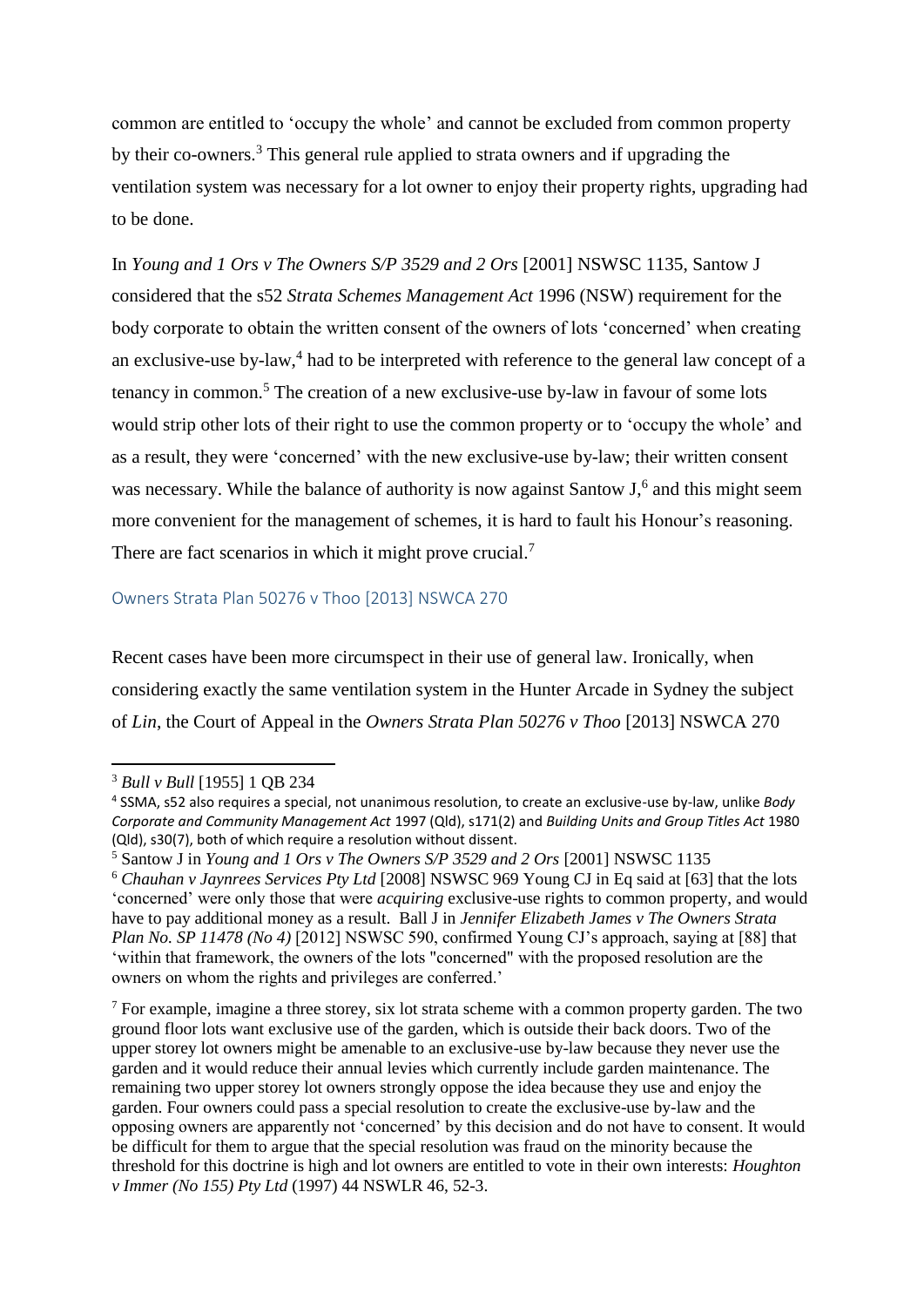found that the body corporate did not have an obligation to upgrade the ventilation system again so that a lot owner, Dr Thoo, could connect to the system.

Tobias JA's judgement focused on two issues. First, his Honour held that contrary to the reasoning of Gzell J in *Lin*, the body corporate's obligation under s62(2) 'is confined to the renewal or replacement of an exhaust system which is not operating in a manner sufficient to service the lots which it was designed to service',<sup>8</sup> and did not extend to 'the renewal or replacement of the existing [ventilation system] for the purpose of enhancing its capacity to the point where it will be capable of servicing the anticipated reasonable demands of all lots within the Food Court and/or the basement area of the Building.<sup>'9</sup> Dr Thoo had to take the ventilation system as he found it and the body corporate was not required to replace or upgrade it to meet his needs.

Secondly, Tobias JA dismissed Dr Thoo's reliance on Gzell J's ruling in *Lin* that an inability to access the ventilation system amounted to an infringement of the property rights of a coowner of common property. Tobias JA said that,

The difficulty with this proposition is that, whereas Dr Thoo as a lot owner has a right as an equitable tenant in common with other lot owners, the Owners Corporation is not such an owner. It is therefore erroneous to fasten upon the interest of a lot owner as one of several equitable tenants in common of the common property and to seek to construct on that basis some positive general law duty on the part of the owners corporation...It is because the owners corporation holds the common property as trustee under a statutory trust that it is possible to identify the equitable interests of the lot owners in the common property…[G]eneral law duties do not include positive duties or, more precisely, duties to act in any positive way. They are negative duties not to profit or benefit from the trust, not to prefer one's own interests, not to allow one's own interests to come into conflict with those of the beneficiaries, not to impeach the title of the beneficiaries, not to depart from the terms of the trust and not to delegate the trust except as permitted by its terms. Thus the general law duties are necessarily confined so that they do not conflict with any of the statutory duties of the owners corporation. To put this another way, the general law duties complement the statutory duties but cannot modify them.<sup>10</sup>

<sup>8</sup> Tobias JA at [122]

 $\overline{a}$ 

 $9$  Tobias JA at [127]

<sup>10</sup> Tobias JA at [134], [137].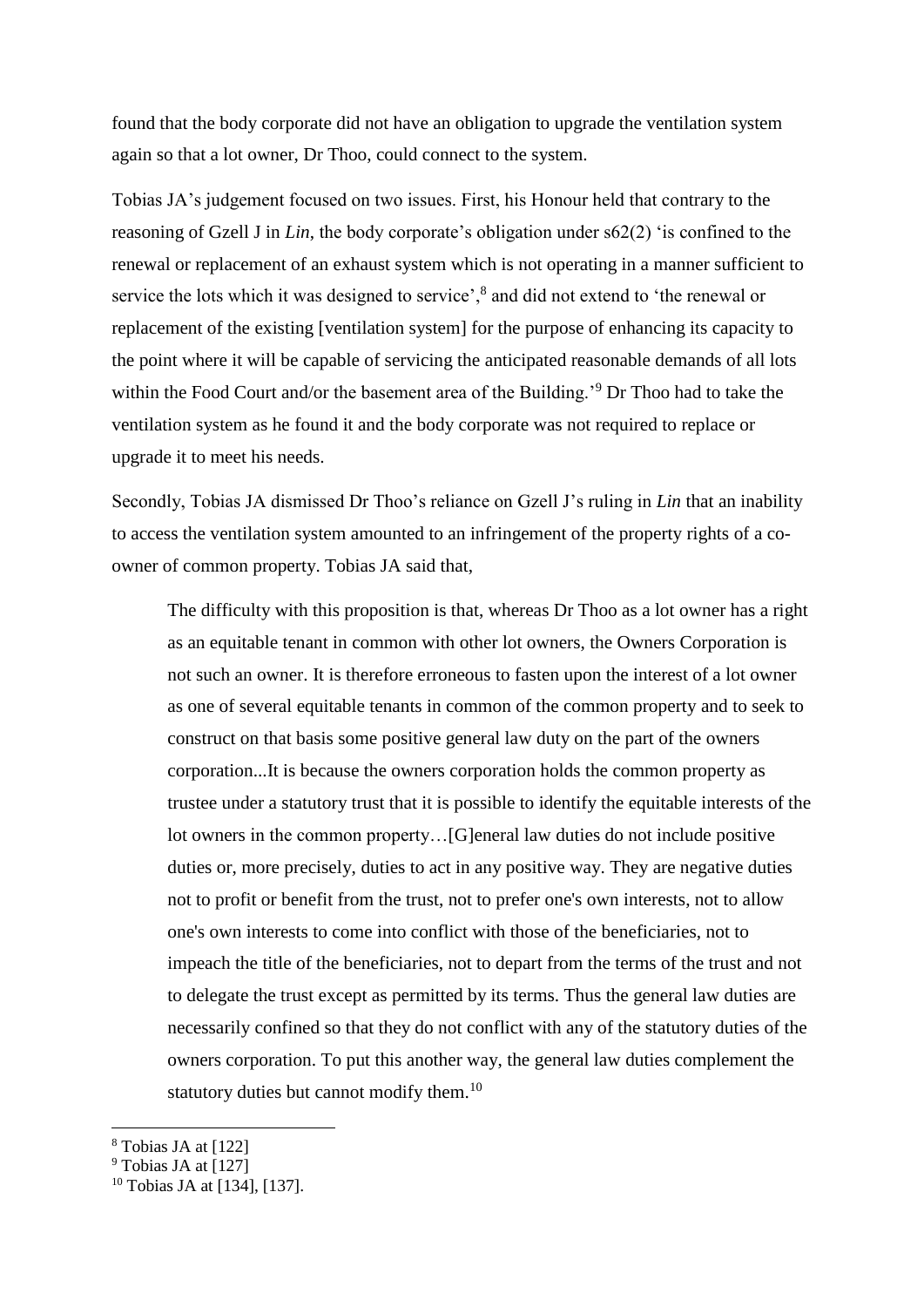In other words, while a body corporate might have positive duties – such as to repair – they come from the statute and not from the trustee-beneficiary relationship.

#### Tobias JA concluded,

The important point for present purposes is that the rights and obligations of equitable tenants in common as regards the use and enjoyment of land exist only among themselves. Their status as equitable owners is not the source of any right against or obligation of the trustee who holds the land upon trust for them. The rights that they have against the trustee and the obligations the trustee owes to them derive from the trust and the relationship of trustee and beneficiary. It follows that if the owners corporation, duly and faithfully performing the terms of the trust as embodied in the 1973 and 1996 Acts, acknowledges the interests of the lot owners as a body in the common property and performs the functions otherwise imposed upon it by statute, any complaint that the activities of one owner impair another owner's enjoyment of the common property is a dispute to which the owners corporation, as trustee, is a stranger… As indicated above, a lot owner cannot be excluded from the common property, but the owner is not entitled to require the owners corporation in its capacity as a trustee to provide the owners with any particular share of the common property.<sup>11</sup>

With all due respect to Tobias JA, while the ultimate conclusion seems sound, the reasoning at some points seems to conflate two separate issues – the ownership of common property as a tenant in common and the vesting of legal title to the common property in the body corporate. These are not the same thing, and as those who work in states that do not vest legal title in the body corporate know, the former does not necessarily flow from the latter. The first is a question of property law and the second a question of trusts.<sup>12</sup> The property question is, 'is anyone entitled to exclude a co-owner from the property?' and the general answer is no. It makes no difference if a person is an equitable or legal co-owner, their right to occupy the whole cannot be infringed. A trustee, at least under a bare trust, is no more entitled to exclude a beneficial co-owner from property than anyone else.

If a trustee did exclude a beneficial co-owner from the property, this would be characterised as impeaching the title of the beneficiaries, which as Tobias JA acknowledges at [137], is a

 $\overline{a}$ 

 $11$  Tobias JA at [145]-[146].

 $12$  This is demonstrated clearly by the fact that in other states, common property is owned by all lot owners as tenants in common at law; no title vests in the body corporate. It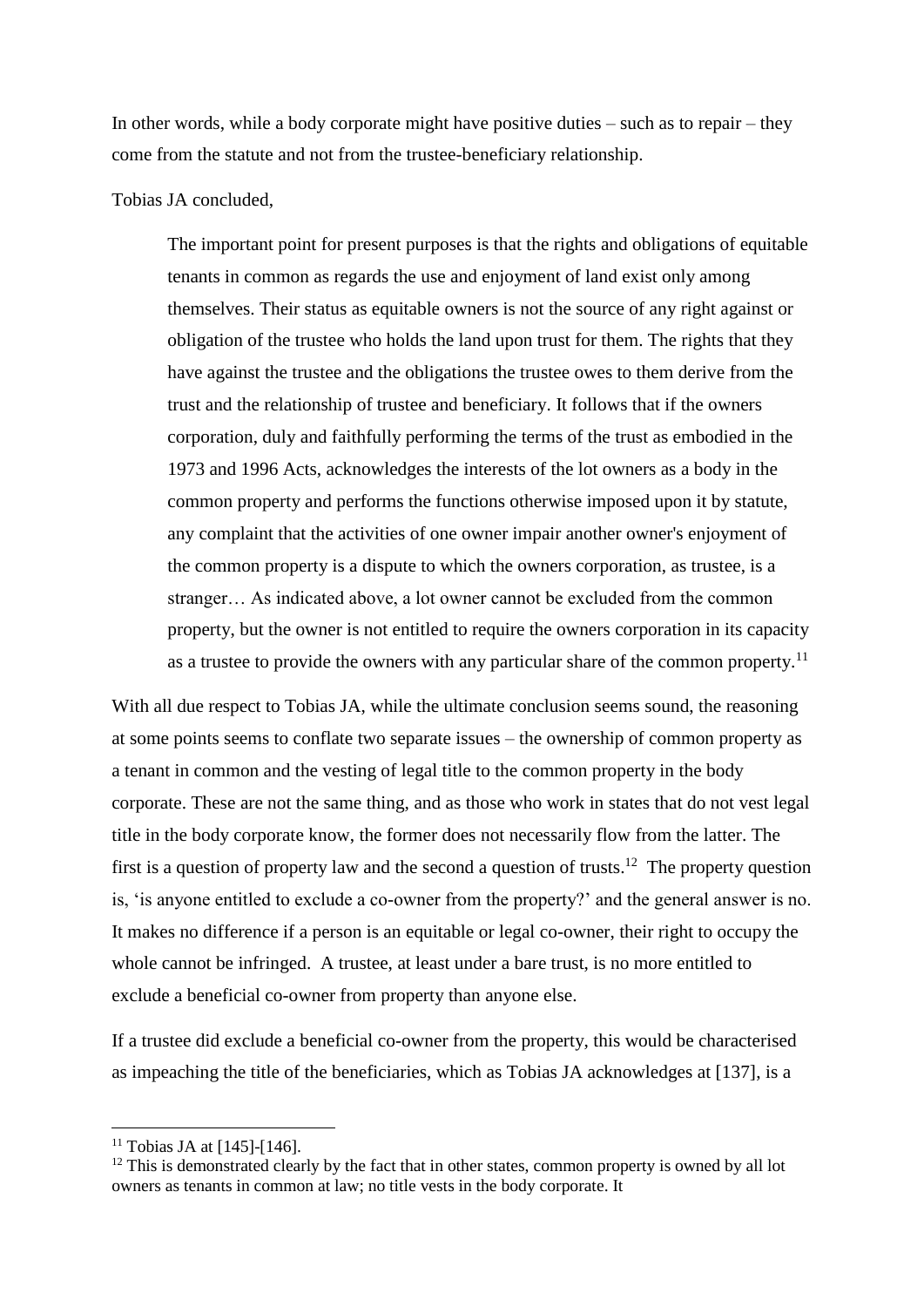breach of trust. However, there remains two separate questions – first, 'is there a violation of a property owner's title?', and then, 'was that done by their own trustee, amounting to a breach of trust?'

It is not at all uncommon in cases of co-ownership for equitable title to be different from the legal title. If A and B pay the purchase price for property, but the legal title is registered in C's name, C will hold the property on automatic resulting trust for A and B as equitable tenants in common in equal proportions. If C then prevents A from using all or part of the property, C will be infringing A's property right to occupy the whole as a tenant in common and consequently in breach of trust. A, an equitable owner, has clear rights against C, the trustee, just as they would against B and a stranger. In a strata scheme, although a body corporate has the statutory authority to manage common property and could theoretically pass a by-law to exclude a group of owners from the common property pool or tennis courts, (because they have not paid their levies for example), such a by-law would be invalid as it would violate the property rights of the lot owners as tenants in common of the common property. That this may also amount to a breach of trust is merely the icing on the cake.

It is arguable that the crux of the issue in *Thoo* was not, 'can an equitable co-owner defend their right to possession against the whole world, including their own trustee?' but 'can a trustee body corporate justifiably infringe a co-owners property rights in the process of properly managing the common property and strata scheme?'

The answer to that question is quite probably 'yes', because one of the terms of the statutory trust under s61 of the *Strata Schemes Management Act* 1996, is that the body corporate must 'manage and control' the use of the common property for the benefit of all lot owners. There are a number of provisions that impose express duties and restrictions on the body corporate to achieve that aim, and after considering all of the statutory provisions, it is possible to conclude that a body corporate can and should restrict access to common property at certain times. This may be a *prima facie* violation of a lot owner's property rights, but it is justified by the terms of the trust. It is exactly the same as an ordinary trust that might leave a hunting estate to a group of four siblings as tenants in common, with a provision in the trust deed that the trustee must manage the estate and its flora and fauna, for the benefit of the siblings. In order to carry out the trust, the trustee may limit each sibling's use of the hunting estate to once every four years so that animals are not over hunted. If it were a bare trust, a trustee excluding any beneficial co-owner for three out of every four years would be breaching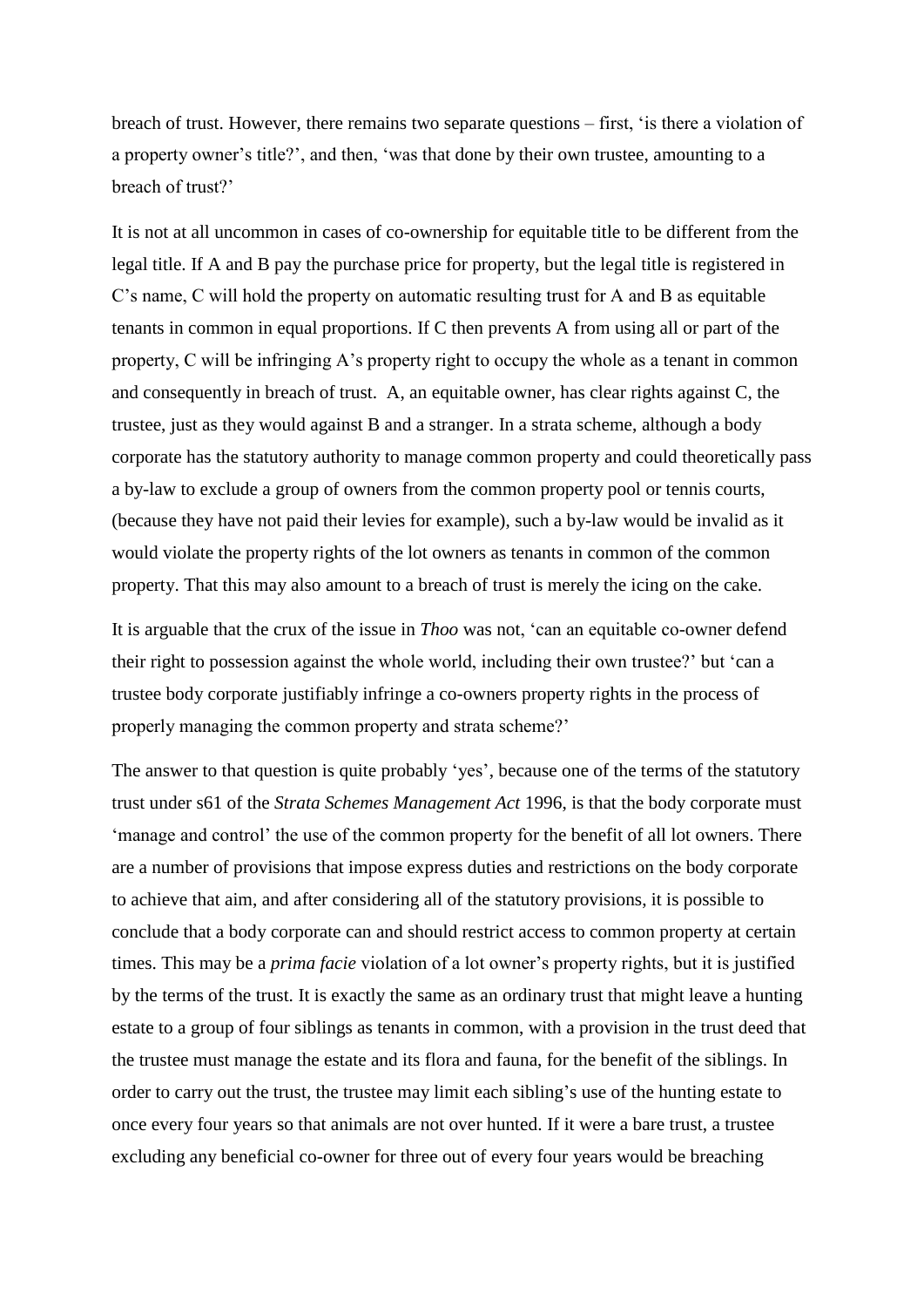beneficiaries' property rights in a way not justified by any terms of the trust. However, if the trust deed expressly empowers the trustee to manage the trust property for a particular purpose, it is permissible. The terms of the trust qualify the otherwise unqualified property rights.

Although Tobias JA made a number of other statements, above, that are possibly too broad, he did state at [142] that 'any equitable right of a lot owner to require the owners corporation to replace the MEVS, as Dr Thoo seeks, would be trumped by a valid special resolution passed pursuant to s  $62(3)$ <sup>'. 13</sup> This is arguably the correct way to characterise the issue – that equitable ownership of common property entitles the lot owners to occupy the whole in exactly the same way as legal ownership of common property, but that those *prima facie* rights can be trumped by the terms of the trust, in this case, the statutory provisions. It is neither necessary nor correct to argue that lot owners have no *prima facie* property rights as tenants in common that are capable of being enforced against their own trustee and statements to this effect may preclude future legitimate claims by lot owners against a body corporate.

Another way of approaching the issue in *Thoo* is that say that failure to upgrade common property does not factually amount to interfering with a co-owner's right to possession of common property. Again, this is a property question, not a trust question. In *Lin*, the plaintiff had been denied access to the ventilation system altogether, <sup>14</sup> while in *Thoo*, perhaps intentionally, the plaintiff had not been denied access entirely, but had merely been denied a sufficiently high guaranteed exhaust airflow. However, it is possible that such an argument might be considered specious; connecting to an exhaust system and not getting sufficient airflow is essentially tantamount to not being connected at all.

This highlights one of the uncomfortable consequences of the decision in *Thoo*, that Dr Thoo was effectively excluded from using an entire section of the common property, which he was still paying for in annual levies. An exclusive-use by-law in favour of the lot owners using the ventilation system would have remedied this, but it is unlikely any of those owners would

<sup>&</sup>lt;sup>13</sup> SSMA, s62(3) states that a body corporate can resolve by special resolution not to renew, repair or replace an item of common property if it determines it is inappropriate to do so and the decision will not affect the safety of any building, structure or common property or detract from the appearance of any property in the strata scheme.

<sup>14</sup> *Lin* at [69].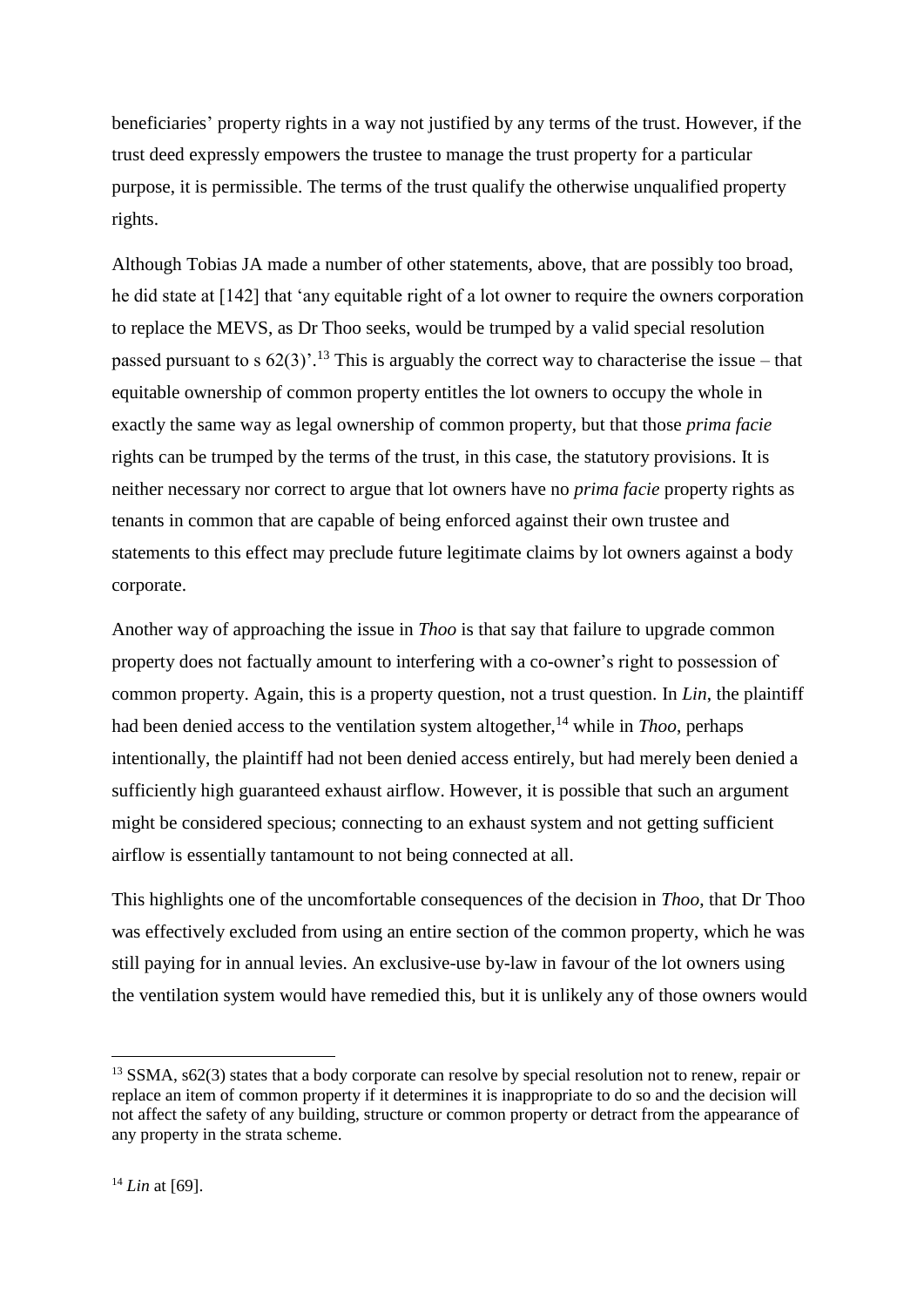have been quick to suggest such a solution. This situation seems analogous to buying into a residential scheme only to find the tennis court, of which you are a co-owner, is permanently booked by existing lot owners. It is one thing to say that co-owners must share common property, which will include the necessary exclusion of some co-owners while others are using the tennis court; it is another to say that some co-owners can use the court while others never can at all. The latter seems to be the upshot of *Thoo*.

Alternatively, *Thoo* could be viewed as analogous to caveat emptor or the common law's refusal to imply a covenant into a lease that the premises are fit for the purpose for which they are leased.<sup>15</sup> When Dr Thoo acquired the strata lots it was his responsibility to check that the premises were physically able to be used for the purpose for which he wanted them. It is the very nature of older buildings that they will not necessarily be fit for all the new-fangled uses and activities that have been developed since they were constructed. For example, older buildings are unlikely to be cabled for intensive computer and internet usage. It would not seem reasonable for purchasers to be able to buy into an older building, presumably at a discount, and then demand that their fellow co-owners fund an upgrade.

Taking a step back and looking at the bigger picture, it is clear that the decision in *Thoo* will have an impact on our strata building stock, by making it easier for schemes to allow their building to become outdated and obsolete. This will in turn result in the under-economic exploitation of property over time. Very little ventilation is needed to heat up a soggy sausage roll or make a ham salad 'sanger'; quite a lot of ventilation is needed to make a hot Asian stir fry. Given the choice, most Australians now chose the latter over the former, and if the Hunter Arcade cannot be used to cook stir fries, the land will be economically (not to mention culinarily) under-exploited.

Of course the issue is not that a single arcade in Sydney is not going to be upgraded, but that *Thoo* provides the authority for an unlimited number of buildings to avoid upgrading. The impact of property law is never restricted to individual entitlements such as the right of one body corporate to not replace their ventilation system. Property rights can be exercised by multiple parties, across multiple parcels of land, now and in the future.<sup>16</sup> As a result of *Thoo*,

<sup>15</sup> *Hill v Harris* [1965] 2 QB 601; 2 All ER 358.

<sup>16</sup> Joseph William Singer, *Entitlement: The Paradoxes of Property* (Yale University Press, 2000), 143; Cathy Sherry, 'Lessons in Personal Freedom and Functional Land Markets: What Strata and Community Title Can Learn From Traditional Doctrines of Property' (2013) 36(1) *University of New South Wales Law Journal* 280.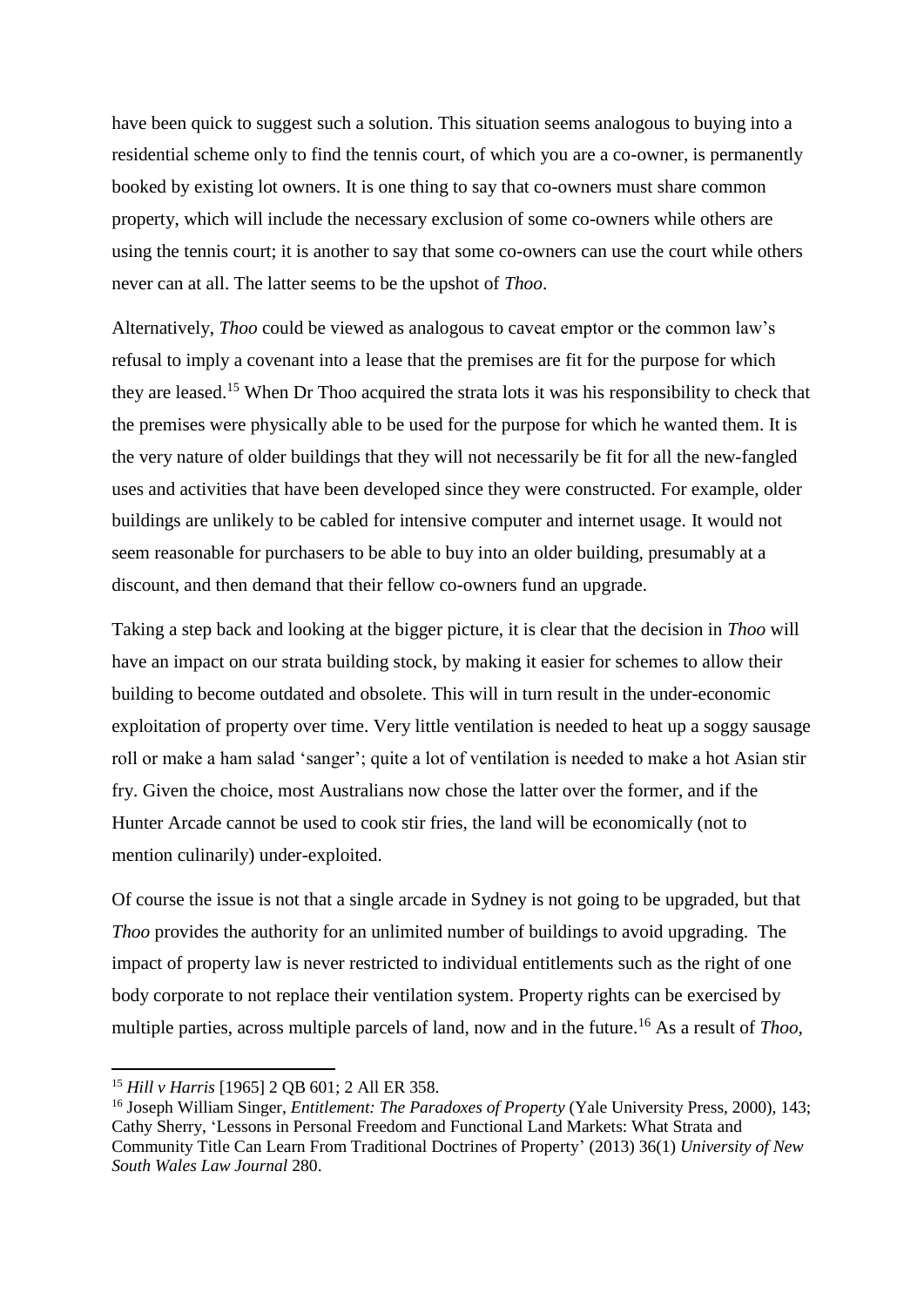multiple bodies corporate will be able to resist pressures to upgrade common property. That might be good for their annual levies, but not for our aging building stock.

# Platt v Ciriello [1997] QCA 33

While the trust issues discussed above are peculiar to New South Wales, all states' legislation stipulates that lot owners own the common property as tenants in common in proportion to their unit entitlement and so there may be questions about the relevance of the general law in relation to tenancies in common.

*Platt v Ciriello* [1997] QCA 33 is the leading Queensland case. The dispute related to land in Nerang governed by the provisions of *[Building Units and Group Titles Act](http://www.austlii.edu.au/au/legis/qld/consol_act/buagta1980336/)* 1980 (Qld) (BUGTA). The appellant owned a 60% share of the lots and the respondent 40%. The appellant objected to the respondent's placement of display stands, signs, tables and chairs, rubbish bins and pallets on common property. The dispute in *Platt* was analogous to the majority of common law and equitable cases relating to tenants in common in that it was a conflict between co-owners, not conflict between a co-owner and a third party or a co-owner and their trustees, (as was the case in *Thoo*).

All three judges made reference to the common law in relation to co-owners, in particular the rule that co-owners will be guilty of ouster and liable to an action for trespass if they exclude their other co-owner(s) from all or even part of the property. Pincus JA referred to the finding in *Steadman v. Smith* [\[1857\] EngR 679;](http://www.worldlii.org/int/cases/EngR/1857/679.html) (1857) 8 El. & B.1 that a co-owner was guilty of ouster by building a washhouse whose roof rested on the entire top of a co-owned wall. This amounted to ouster as his other co-owner, should he so desire, would no longer be able to train fruit trees on the top of the wall or amusing himself by running along it. Other than suggesting a tragic lack of genuine entertainment in rural England in 1857, *Steadman* remains legally sound.

Pincus JA disagreed with the trial judge's finding that exclusive use of common property without an exclusive-use by-law was not necessarily unlawful and that it was a question of whether the use unreasonably interfered with other occupies enjoyment of common property contrary to  $s51(1)(c)$  of BUGTA. Pincus JA noted that while standing on common property necessarily excludes others from that space, as a general rule the law does not permit one tenant in common to do anything which could properly be described as an absolute exclusion of other tenants in common from the whole, or any part, of the common property.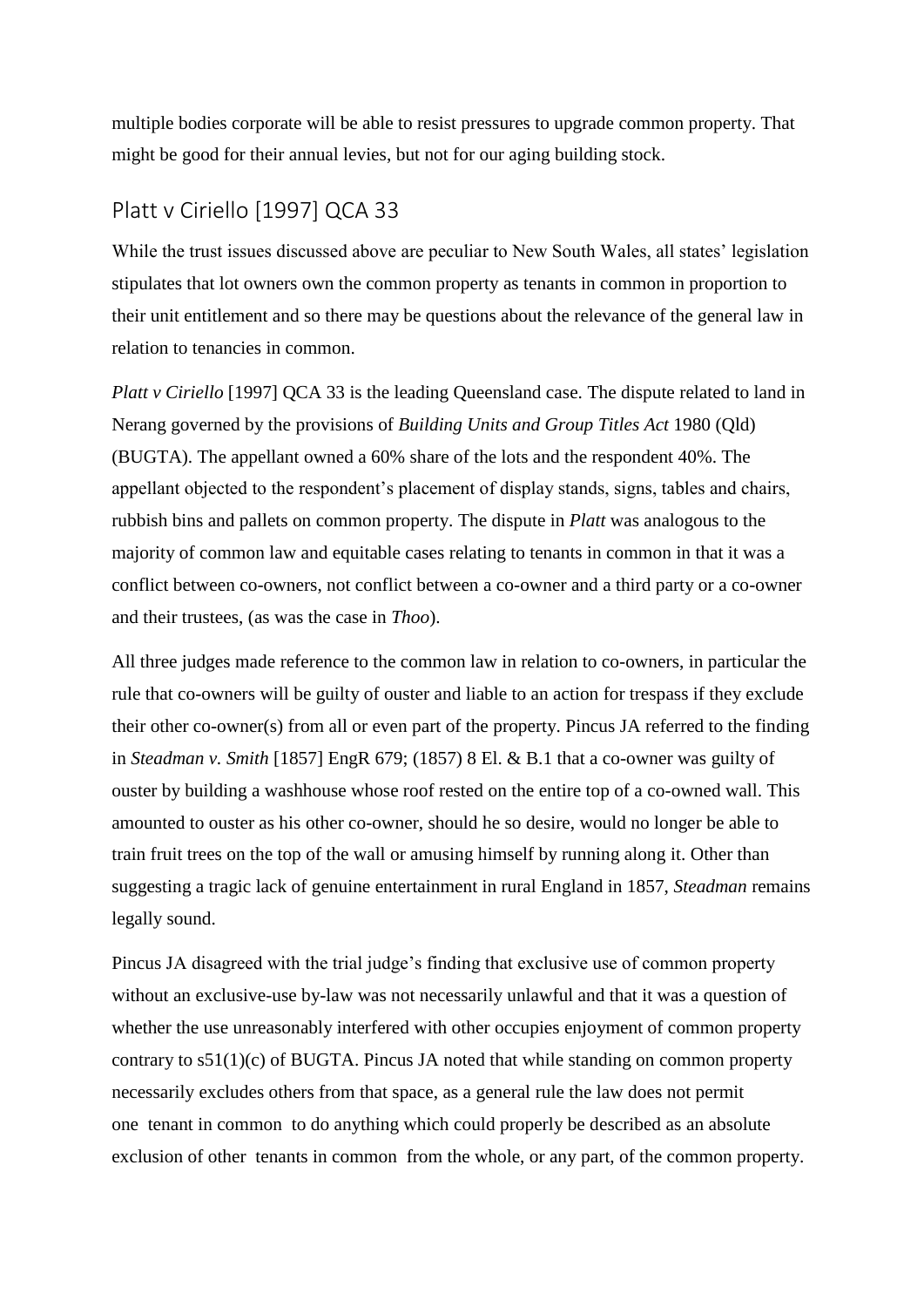The common law rule applied in addition to the rule in  $s51(1)(c)$ . Demonstrating that the question is one of degree, Pincus JA found that the affixing of a sign on common property and a claim for parking spaces would both amount to outer at common law, while the placing of tables and chairs would not. If an action was analogous to ouster at common law, it could only be sanctioned by an exclusive-use by-law.

McPherson JA was reluctant to rely on the common law to the same extent as Pincus JA. He held that

Although the common law rules are helpful as a starting point, it is not necessary to determine to what extent they continue to apply to common property under the *Building Units and Group Titles Act 1982*. The Act contains provisions that for the most part govern the questions arising here.

Ambrose J was more amenable to consideration of the common law, but perhaps surprisingly, the common law of easements, not co-ownership. Ambrose J said that,

We were not referred to any authority and I have been unable to discover any which deals with disputes between co-owners of property as to the use which each may make of it for his own purposes without regard to the inevitable constraint which it may place on a use at the same time being made by other co-owners.

Although *Steadman*, which his Honour referred to along with his fellow judges, is precisely such a case, it is fair to say that it is one of few. That is because the vast majority of coowners actually live together on the co-owned land; living together requires their relationship to be functioning and intact, which in turn militates against litigation between them. Most coownership disputes arise when relationships breakdown and there is no question of how to physically share the land, (because that is precisely what the parties do not want to do), but rather how to share the proceeds of sale. However, body corporate communities are a significant divergence from this general rule; they create circumstances of co-ownership where relationships may have broken down irretrievably, and yet the parties will remain coowners of land. They present the potential for significant numbers of disputes that may need to be resolved by the common law of co-ownership if the relevant state statute does not provide explicit or implied solutions.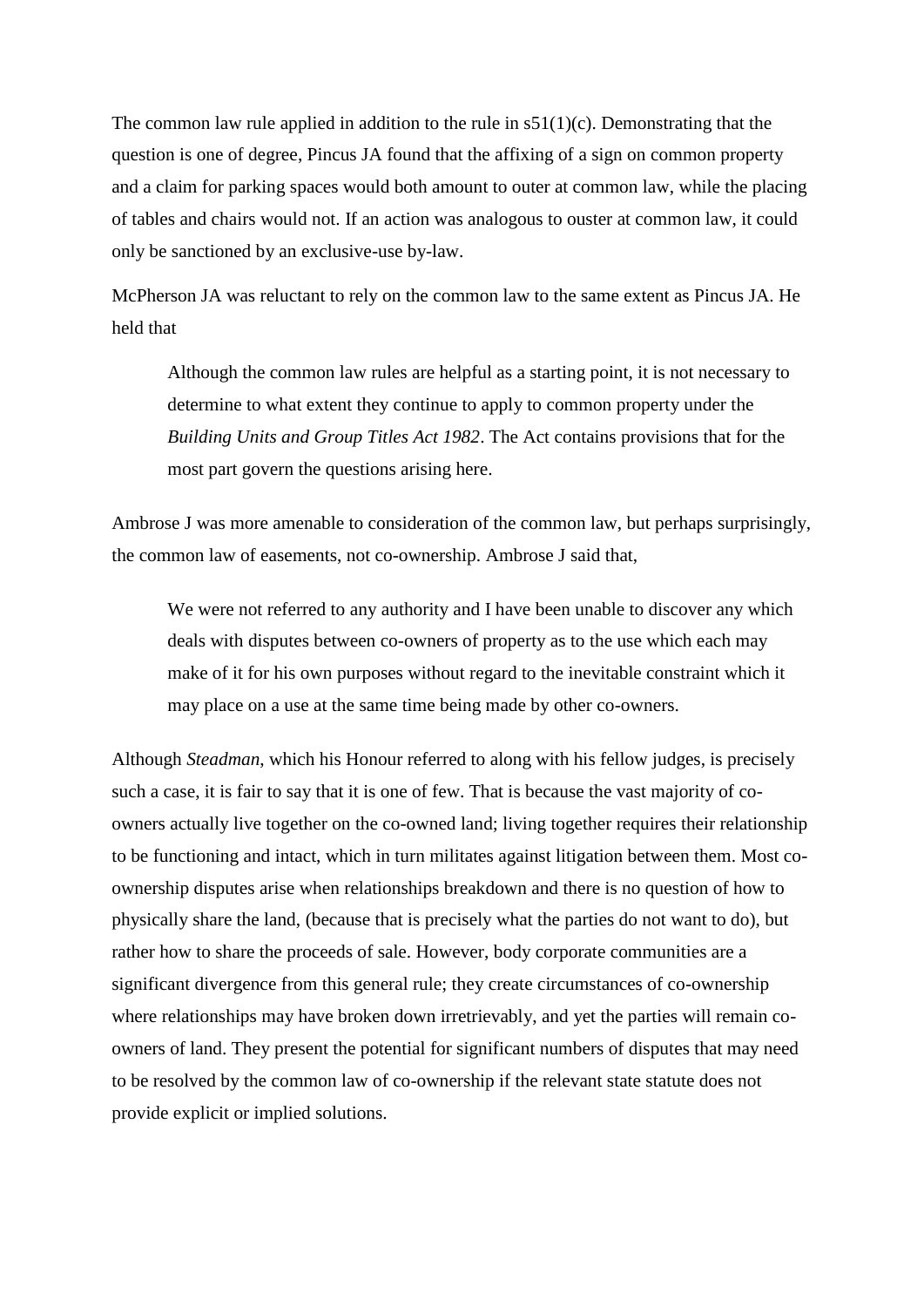In substitution for co-ownership cases, Ambrose J cited a number of easement cases. While easement cases do illustrate the way in which the law can facilitate the sharing of land, it is suggested that caution should be exercised when drawing analogies from other areas of property law. There are two crucial differences between easements and co-ownership. The first is that the rights of the dominant and servient tenement are necessarily different. The servient tenement has possession of the land and by definition, the dominant tenement must not, otherwise their rights will be too great to be an easement.<sup>17</sup> In contrast, co-owners have the same rights to land; they are all entitled to possession of the whole. Second, easements typically originate in a grant which will have expressly or impliedly set out the rights of the dominant tenement; for example, to run a pipe over the servient tenement, to walk or to drive over it. In contrast, co-owners must have the same rights to possession of the whole, otherwise they cannot be co-owners.<sup>18</sup>

However, drawing on easement cases, Ambrose J held that

1

To the extent that the appellants' rights to use any part of the common property are substantially impeded or interfered with by the use which other co-owners of the common property make of it, it is my view that the appellants' would be given a right to take action in nuisance the success of which would depend upon whether, to use the words of Cozens-Hardy MR in Pettey v. Parsons, they could show such impediment or interference constituted a real and substantial interference with their use and enjoyment of the common property in common with the other persons entitled to a reciprocal use and enjoyment of it with them. I can find nothing in the Act or Bylaws to suggest that they need establish anything less than a real and substantial inference with their use and enjoyment of the common property to obtain the relief they sought from the referee.

In other words, Ambrose J relied entirely on the common law, albeit the law of easements, to resolve the issue.

Interestingly, *Platt* has been more frequently cited by higher courts in New South Wales than in Queensland, suggesting certain reluctance on the part of lawyers to pursue common law or

<sup>18</sup> *Commonwealth Bank of Australia v MacDonald* [2000] NSWSC 553, per Young J at [46]-[53].

<sup>17</sup> *Re Ellenborough Park* [1956] Ch 131; (1955) 3 All ER 667; *Bursill Enterprises Pty Ltd v Berger Bros Trading Pty Ltd* (1971) 124 CLR 73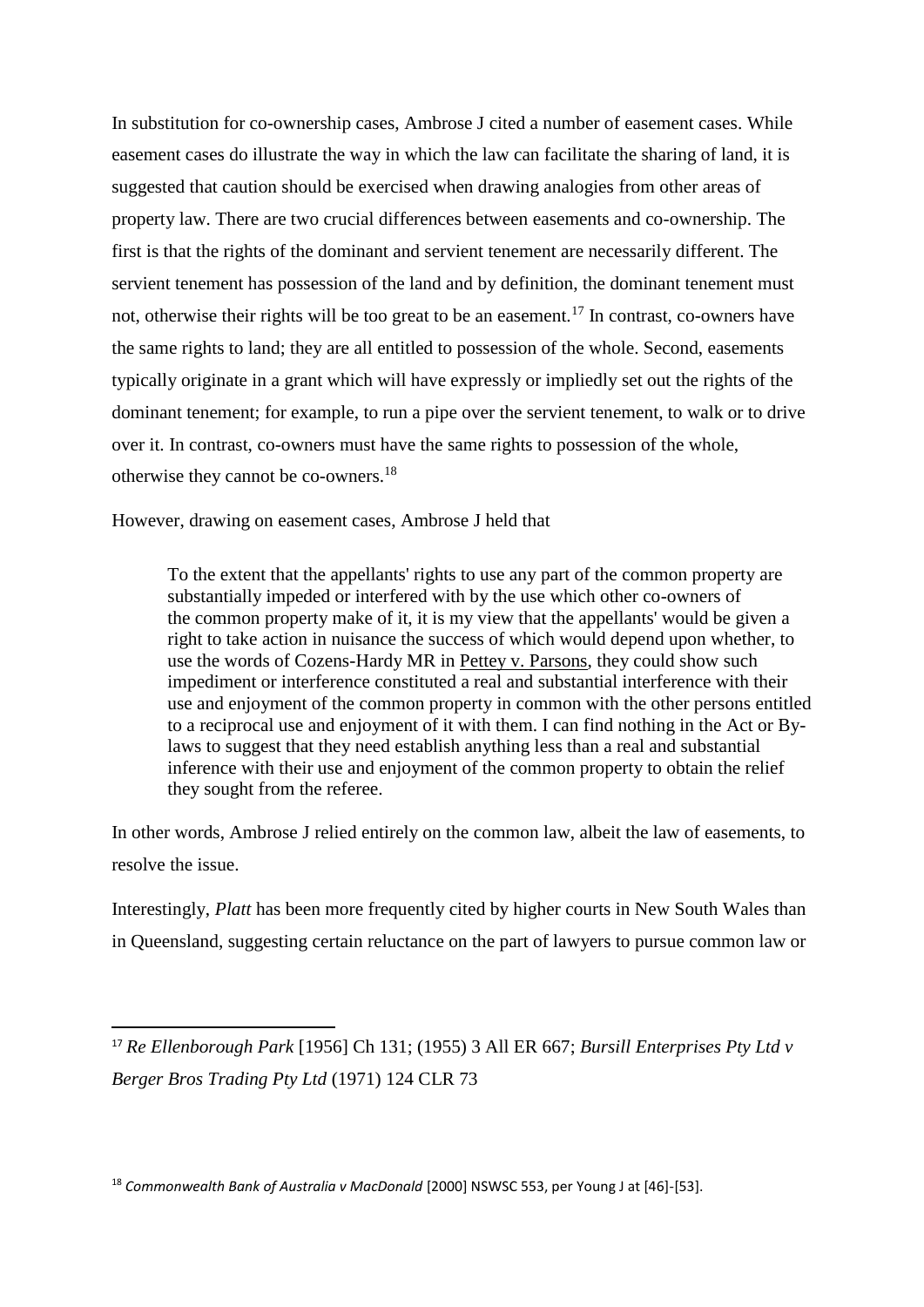equitable claims, preferring the approach of McPherson JA who considered the statutory provisions sufficient.

## McDonough v The Owners Strata Plan No 57504 [2014] NSWSC 1708

The first question was whether the District Court had equitable jurisdiction to hear a claim for equitable compensation for breach of trust. Under the *District Court Act* 1973 (NSW), s134(1)(h), the District Court has jurisdiction to hear any equitable claim for damages up to its jurisdictional limit of \$750,000.<sup>19</sup> The plaintiffs claim fell within this limit. However, the Court only has this jurisdiction in relation to claims that do not fall within any of the other subsections of s134(1). Section 134(1)(e) gives the Court jurisdiction to execute a trust if the subject of the trust does not exceed  $$20,000$ <sup>20</sup>. The question arose, is an order for equitable compensation an execution of a trust? The answer to that question is yes, and as a result the claim fell within  $s134(1)(e)$  and could not fall within  $s134(1)(h)$ . Under  $s134(1)(e)$ , the monetary limit for the Court entertaining a claim was \$20,000, being the value of the subject matter of the trust. Here, the subject matter of the trust was the common property and it was more than \$20,000 in value.

The important thing to note about this process of reasoning is tension that exists in strata and community title litigation. It has generally held that it is important for strata owners to have access to affordable, informal dispute resolution. Most states have some form of mediation, adjudication, and tribunal hearings, or at the very least, attempt to keep strata disputes in the lower Courts. While there is merit in this system, there is an inherent flaw. Anyone familiar with strata disputes knows that they are frequently socially, economically and legally complicated. They are just not personal conflicts over noisy floorboards or the use of a pool after 10 pm. Many are disputes over complex and valuable contract and property rights, which will need the full armoury of legal and equitable remedies to resolve. And herein lies the tension. Lower courts have limited equitable jurisdiction and the question of whether

1

<sup>19</sup> *District Court Act* 1973, s134(1)(h) states that 'the Court shall have the same jurisdiction as the Supreme Court, and may exercise all the powers and authority of the Supreme Court, in proceedings for…any equitable claim or demand for recovery of money or damages, whether liquidated or unliquidated (not being a claim or demand of a kind to which any other paragraph of this subsection applies), in an amount not exceeding the Court's jurisdictional limit'.

<sup>&</sup>lt;sup>20</sup> *District Court Act* 1973, s134(1)(e) states that 'the Court shall have the same jurisdiction as the Supreme Court, and may exercise all the powers and authority of the Supreme Court, in proceedings for…the execution of a trust or a declaration that a trust subsists, where the estate or fund subject or alleged to be subject to the trust does not exceed \$20,000 in amount or value, as determined by the Court'.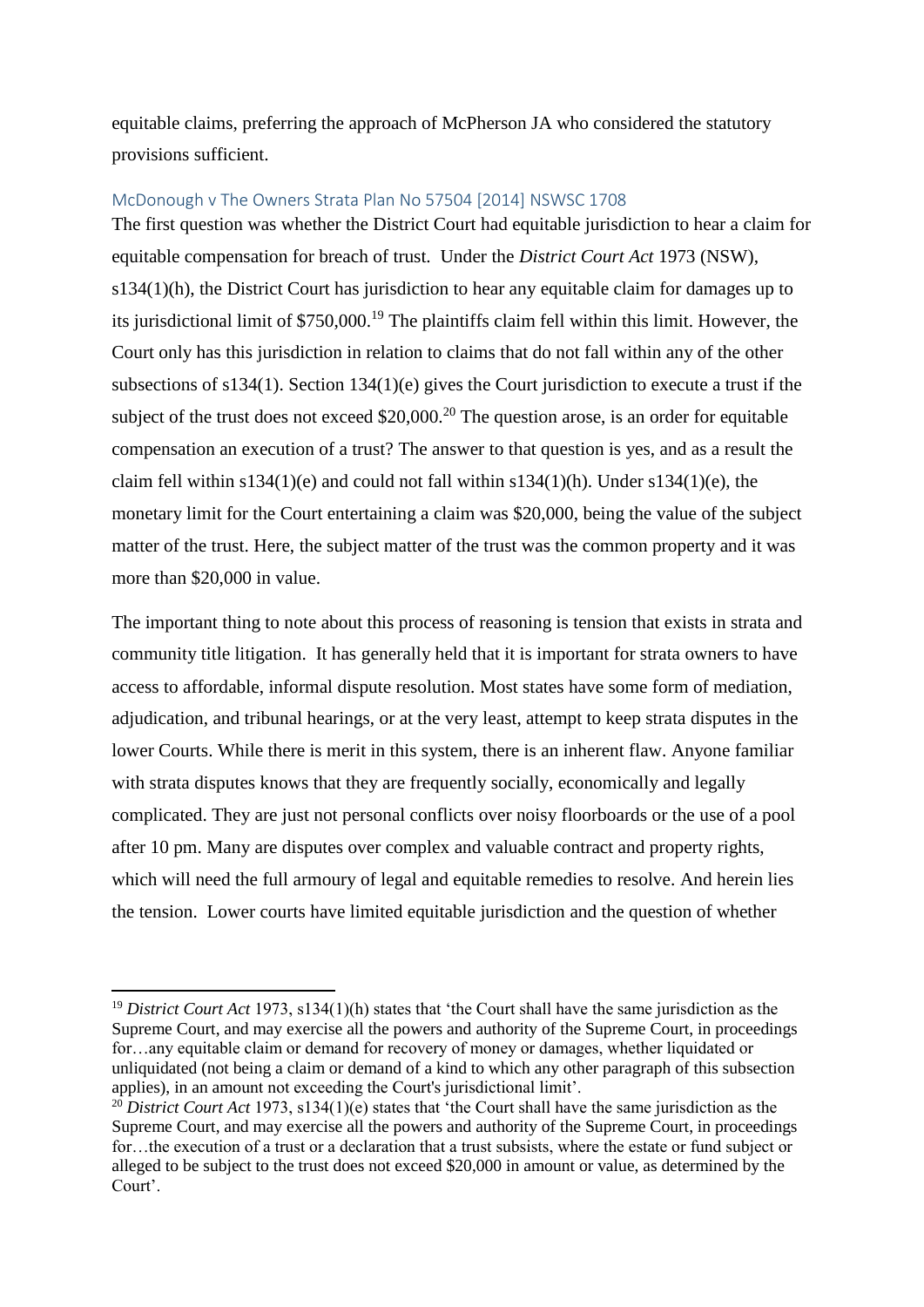tribunals have equitable jurisdiction in debatable.<sup>21</sup> Of course the solution is for disputes that raise equitable issues to be removed to higher courts, but this requires parties to have the fortitude and finances for litigation. It is likely that many disputes that raise serious legal and equitable questions are never pursued. Further, while the theory of affordable, accessible dispute resolution is sound, it creates a presumption that strata disputes are low level, neighbourhood matters when this is frequently far from the truth.

The equitable claim in *McDonough* was that the Body corporate held the common property upon trust for the lot owners, and it had breached that trust by

- 1) preferring its own interests to those of the lot owners, or allowing its own interests to conflict with those of the lot owners by failing to perform repairs to the common property until it had recovered damages from the builder to fund the repairs, and
- 2) breached the trust by failing to perform its obligation under s62 of the *Strata Schemes Management Act* 1996 (NSW), to maintain and repair the common property.

Although recognising a trust relationship, New South Wales courts have In *McDonough*, Brereton J considered Tobias AJA's judgment for *The Owners Strata Plan 50276 v Thoo*  [2013] NSWCA 270, which touched on the question of obligations that might arise from the trustee/beneficiary relationship. Brereton J summarised Tobias AJA's findings thus:

(1) An body corporate holds the common property upon trust for the lot owners as equitable tenants-in-common pro rata to their unit holdings. (2) As a trustee, the body corporate has, as well as its statutory duties, certain general law duties of a trustee, which complement and do not modify its statutory duties. (3) Those general law duties do not include duties to act in any positive way, but are negative duties: not to profit or benefit from the trust, not to prefer its own interests, not to allow its own interests to come into conflict with those of the beneficiaries, not to impeach the title of the beneficiaries, not to depart from the terms of the trust and not to delegate the trust except as permitted by its terms. (4) The circumstance that the lot owners have equitable interests as tenants in common of the common property does not of itself impose any duty upon the body corporate, but has significance only as among the owners themselves; their